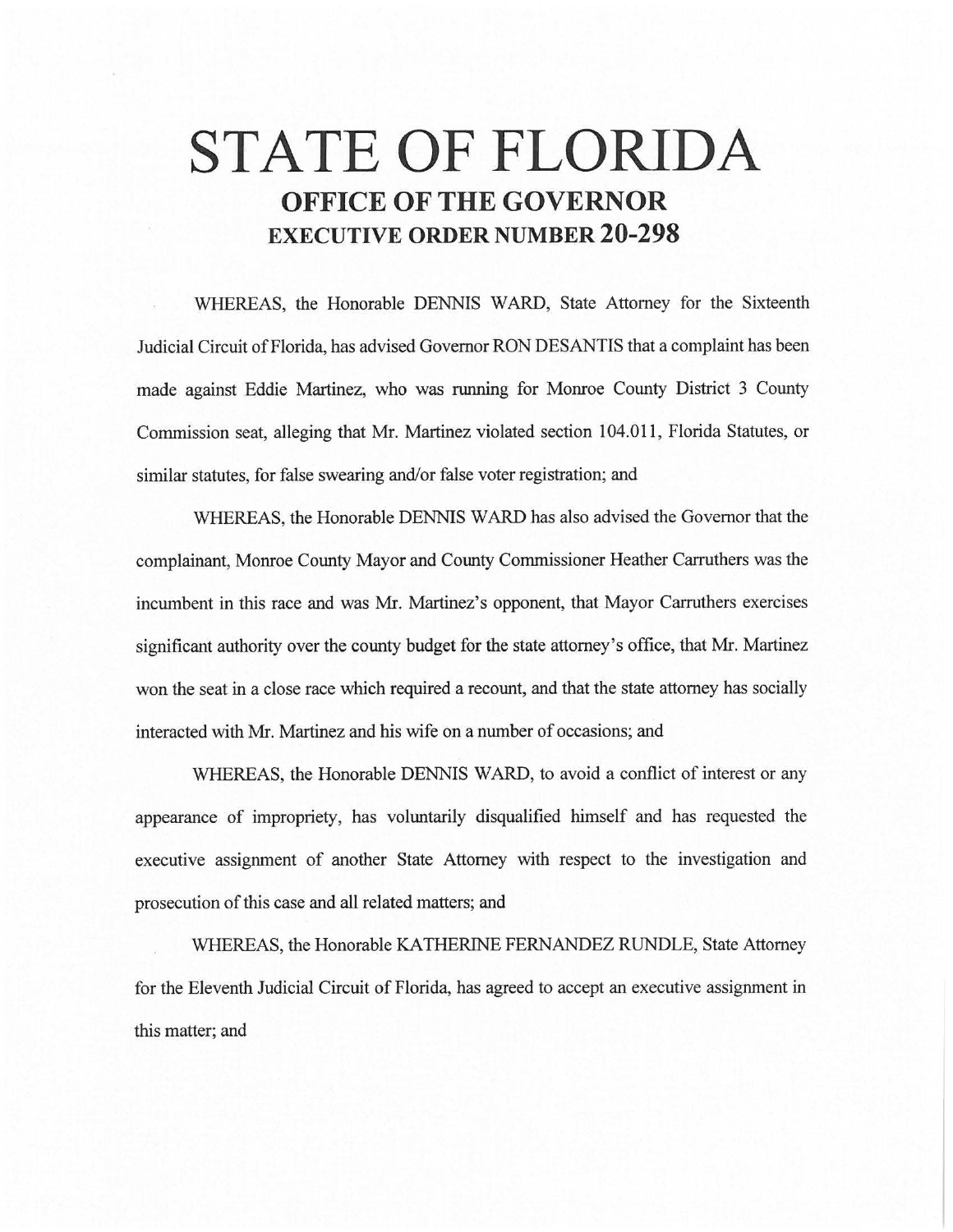WHEREAS, it is in the best interests of the State of Florida and of the ends of justice that the Honorable KA THERINE FERNANDEZ RUNDLE discharge the duties of the Honorable DENNIS WARD, pursuant to section 27 .14, Florida Statutes.

NOW, THEREFORE, I, RON DESANTIS, Governor of Florida, in obedience to my solemn constitutional duty to ''take care that the laws be faithfully executed," and pursuant to the Constitution and laws of the State of Florida, issue the following Executive Order, effective immediately:

## Section 1.

The Honorable KATHERINE FERNANDEZ RUNDLE, State Attorney for the Eleventh Judicial Circuit of Florida, referred to as the "Assigned State Attorney," is assigned to discharge the duties of the Honorable DENNIS WARD, State Attorney for the Sixteenth Judicial Circuit of Florida, as they relate to the investigation, prosecution, and all matters related to Eddie Martinez.

## Section 2.

The Assigned State Attorney or one or more Assistant State Attorneys and Investigators, who have been designated by the Assigned State Attorney, shall proceed immediately to the Sixteenth Judicial Circuit of Florida, and are vested with the authority to perform the duties prescribed herein.

## Section 3.

All residents of the Sixteenth Judicial Circuit are requested, and all public officials are directed, to cooperate and render whatever assistance is necessary to the Assigned State Attorney, so that justice may be served.